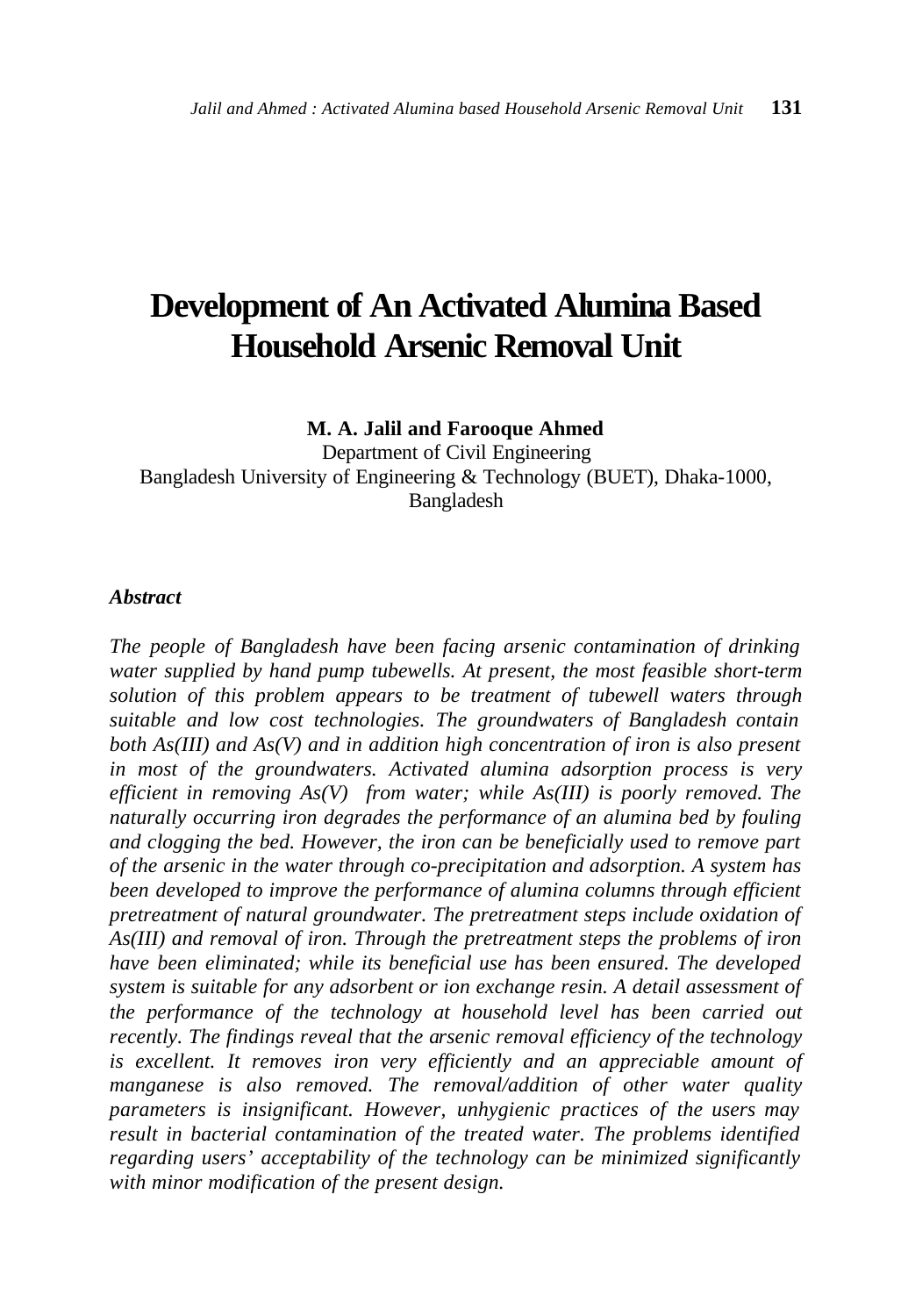#### **INTRODUCTION**

A wide spread contamination of shallow groundwaters of Bangladesh has been reported and over 25% of the hand pump tubewells is producing arsenic contaminated water (DPHE/DFID/BGS, 2000). This is a serious public health concern as hand pump tubewell water is the major source of drinking water for almost all of her population. Thousands of people are reported to have already been suffered from arsenicosis by drinking arsenic contaminated water and millions are at risk of arsenic toxicity due to exposure to arsenic contaminated tubewell water (EES/DCH, 2000; Rahman et al., 2000; DPHE/DFID/BGS, 2000). The most important measure needed to combat the arsenic problem is to provide arsenic safe drinking water to the exposed people. Unless suitable alternative drinking water sources are made available, arsenic removal from the shallow tubewell water through simple and low cost technologies appears to be an immediate and short term solution of this problem. In this perspective, a household arsenic removal unit (ARU) based on activated alumina has been developed. A household system has been preferred over a community system because of the fact that the community-managed systems have not yet been proved successful in Bangladesh. This paper presents the development steps and an evaluation of the performance of the arsenic removal unit.

#### **DEVELOPMENT CONSIDERATIONS**

Apart from arsenic, the majority of groundwaters of Bangladesh show the presence of high iron and manganese concentrations (DPHE/DFID/BGS, 2000). It has been found that handpump tubewell water in 65% of the area in Bangladesh contains iron in excess of 2 mg/L and in many acute iron problems areas, the concentration of dissolved iron is higher than 10 mg/L. Many groundwaters also show high phosphorous concentration. However, nitrate and sulfate concentrations are normally low. In groundwaters, arsenic occurs both in reduced  $[As(III)]$  and oxidized  $[As(V)]$  forms and the ratio of As $(III)$  to As $(V)$ varies significantly ranging from less than 0.1 to greater than 0.9.

 Activated alumina adsorption is an efficient process for removing As(V) from water, but the removal capacity is very low for As(III). A laboratory study was carried out at BUET on the effectiveness of activated alumina in removing arsenic from both synthetic and natural groundwaters under a number of experimental conditions (Ahmed and Jalil, 1999). The study revealed that As(V) is much more effectively removed than As(III) and the smaller alumina particles are more effective than the coarser particles. Presence of chloride in water has no effect on the removal efficiency while sulfate and phosphate have significant effect only at very high concentrations. However, the presence of iron in water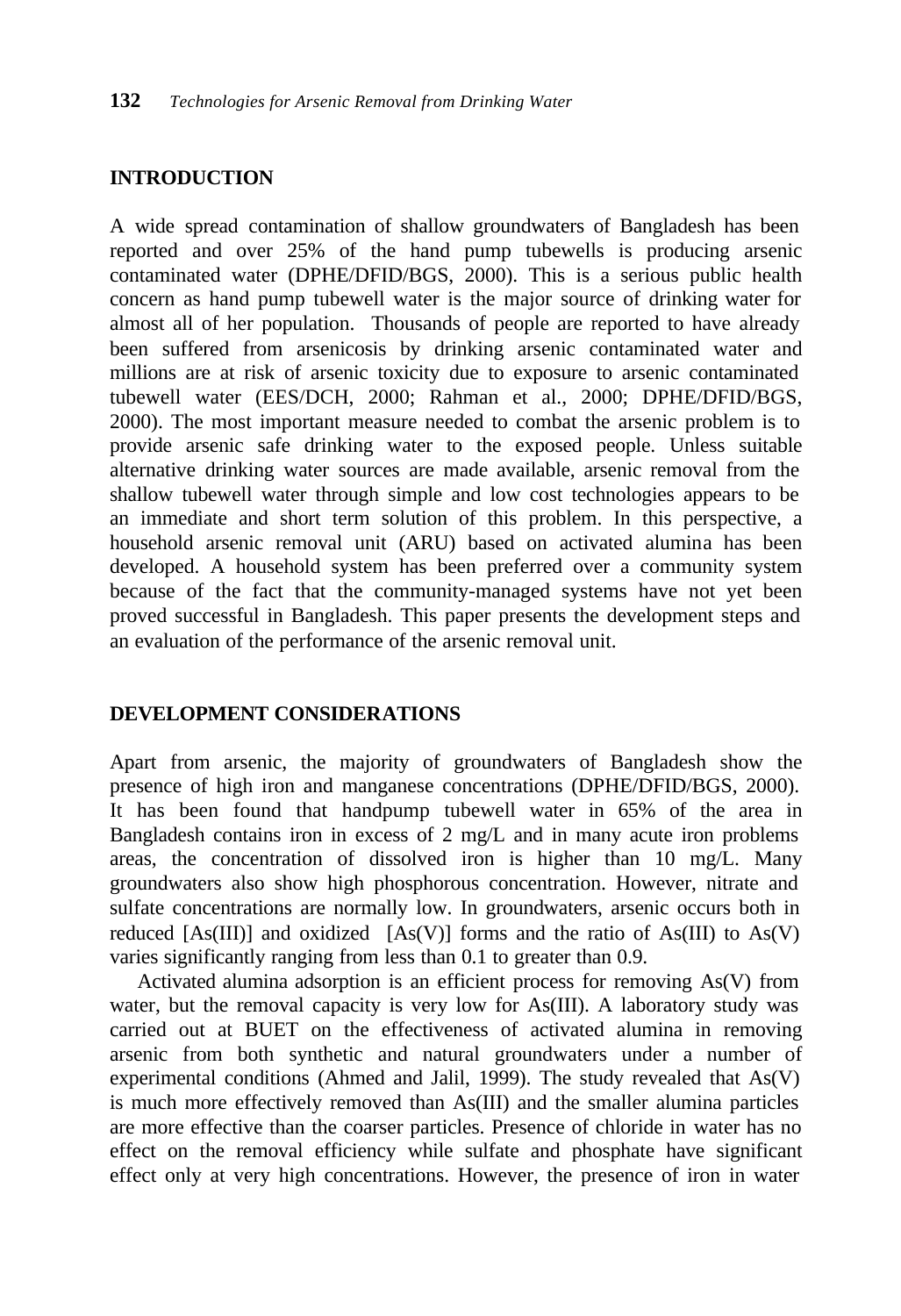has a very significant effect on the performance of alumina columns. Due to exposure of groundwater to air, the supersaturated free carbon dioxide is removed from the water and oxygen content of the water increases. As a result the pH value of water is raised and the dissolved iron  $[Fe(II)]$  is oxidized to  $[Fe(III)]$  producing insoluble iron precipitates  $[Fe(OH)<sub>3</sub>]$  through hydrolysis. The water becomes turbid due to the presence of the iron precipitates/flocs. When this water is passed through an alumina column, the iron precipitates foul the bed by attaching to the surfaces of alumina particles and clogging the pores of the column - leading to a progressive deterioration of the column performance. As water flows, the active sites of alumina becomes occupied increasingly by iron precipitates. The precipitates block the adsorption of arsenic species resulting in reduction of the arsenic removal efficiency of the column. At the same time, the flow rate through the bed is progressively reduced due to clogging of the pores by iron flocs and the column may become non operable within a short time depending on the size and amount of iron flocs in the flowing water. However, during iron precipitation, arsenic is co-precipitated and adsorbed. Moreover, iron flocs accumulated in an alumina column provide an adsorption mass for arsenic in the flowing water (Ahmed and Jalil, 1999). The disadvantages of presence of naturally occurring iron can be eliminated and its beneficial use in removing a part of the arsenic can be derived if iron is removed from groundwater prior to passing through an alumina column. Hence in developing an efficient arsenic removal unit based on activated alumina, the following pre-treatments must be considered : (i) oxidation of As(III) to As(V), and (ii) removal of iron.

# **Oxidation of As(III) to As(V)**

At household level, oxidation of As(III) can be achieved by both bleaching powder and potassium permanganate. Bleaching powder usually causes an unpleasant taste in the treated water and there is also the risk of formation of trihalomethanes. Moreover, it is a very unstable chemical and the quality of bleaching powder available in the open market of Bangladesh varies widely, it is very difficult to ensure the proper dosing of bleaching powder. On the other hand, potassium permanganate is a stable chemical and easily available locally. However, it produces a color in the treated water making it less attractive for drinking. If the problem of color can be solved, potassium permanganate is preferable as an oxidizing agent. Therefore in developing the ARU, potassium permanganate has been chosen as the oxidant and a sand filter has been developed to remove the residual color. Tests were conducted to determine the optimum dose of potassium permanganate for oxidation of arsenic. It was found that a permanganate dose of around 1.0 mg/L is enough to oxidize as high as 500 ppb As(III) (Ali et al, 2001).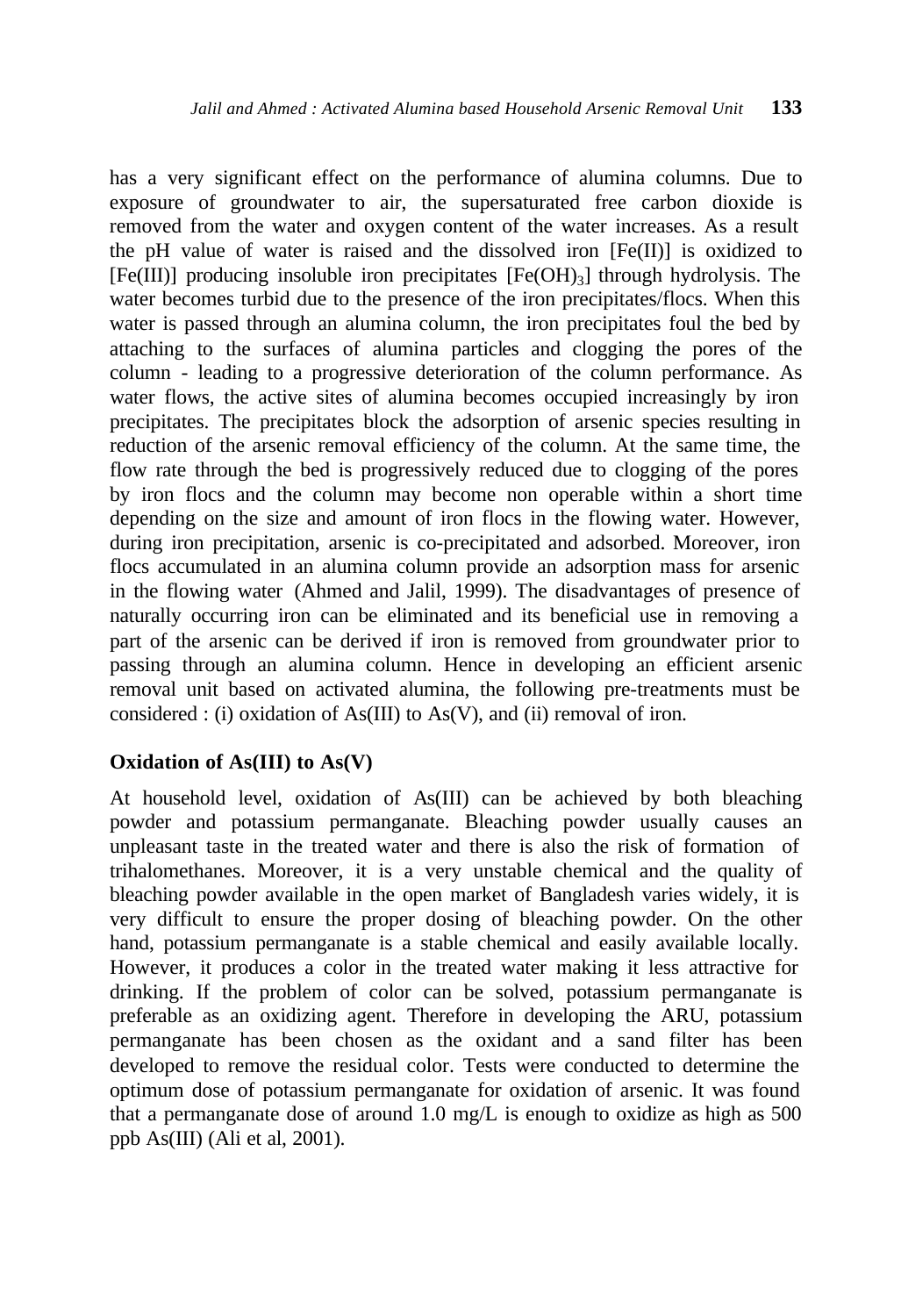# **Pretreatment for Iron Removal**

Experiments were conducted to remove naturally occurring iron in groundwater by adopting simple aeration followed by flocculation and sedimentation. Macro iron flocs settled easily but micro iron flocs could not be removed from the supernatant water in this way, which subsequently deteriorated the performance of alumina columns (Ahmed and Jalil, 1999). Sand filtration of the supernatant water was perceived as a solution of this problem.

# **Sand Filter**

A sand filter was designed to remove both the color and micro iron flocs (Ali et al., 2001). Initially, a number of filters were prepared with sand passing # 30 sieve and retaining on # 40 sieve and using variable depth of bed ranging from 10 cm to 30 cm. After pre-oxidation and settling of macro flocs in settling tank the supernatant water was allowed to flow through the sand filters. An efficient color and iron removal was achieved with sand bed of minimum 20 cm depth.

# **DESIGN OF ARSENIC REMOVAL UNIT**

In designing the household arsenic removal unit, it was assumed that 40 to 50 liters of water per family per day would be required for drinking and cooking purposes. It was also assumed that the maximum arsenic concentration in the treated water would be within the current Bangladesh Drinking Water Standard of 50 ppb. The unit operations and processes involved in the arsenic removal system are mixing of oxidant and aeration, precipitation, flocculation, coprecipitation and adsorption, sedimentation, screening and filtration and activated alumina adsorption. The ARU consists of three sub-units namely oxidation-sedimentation unit, filtration unit and adsorption unit. A brief description of the units and their operation is given below.

# **Oxidation–Sedimentation Unit**

It consists of a 25L plastic bowl fitted with a plastic tap near the base for controlling the outflow. Raw water is fed into the bowl where a number of operations and processes take place. Potassium permanganate solution is added to arsenic contaminated raw water using a dropper. After the dosing, the water is vigorously agitated with a wooden stick for complete mixing and aeration. As a result, the As(III) present in the water is oxidized to As(V) and the dissolved iron precipitates. The precipitates are then flocculated through slow mixing with the wooden stick. The water is allowed to stand under quiescent condition for about one hour for settling of the iron flocs. Co-precipitation and adsorption of arsenic occur during these operations. The supernatant water is then allowed to flow to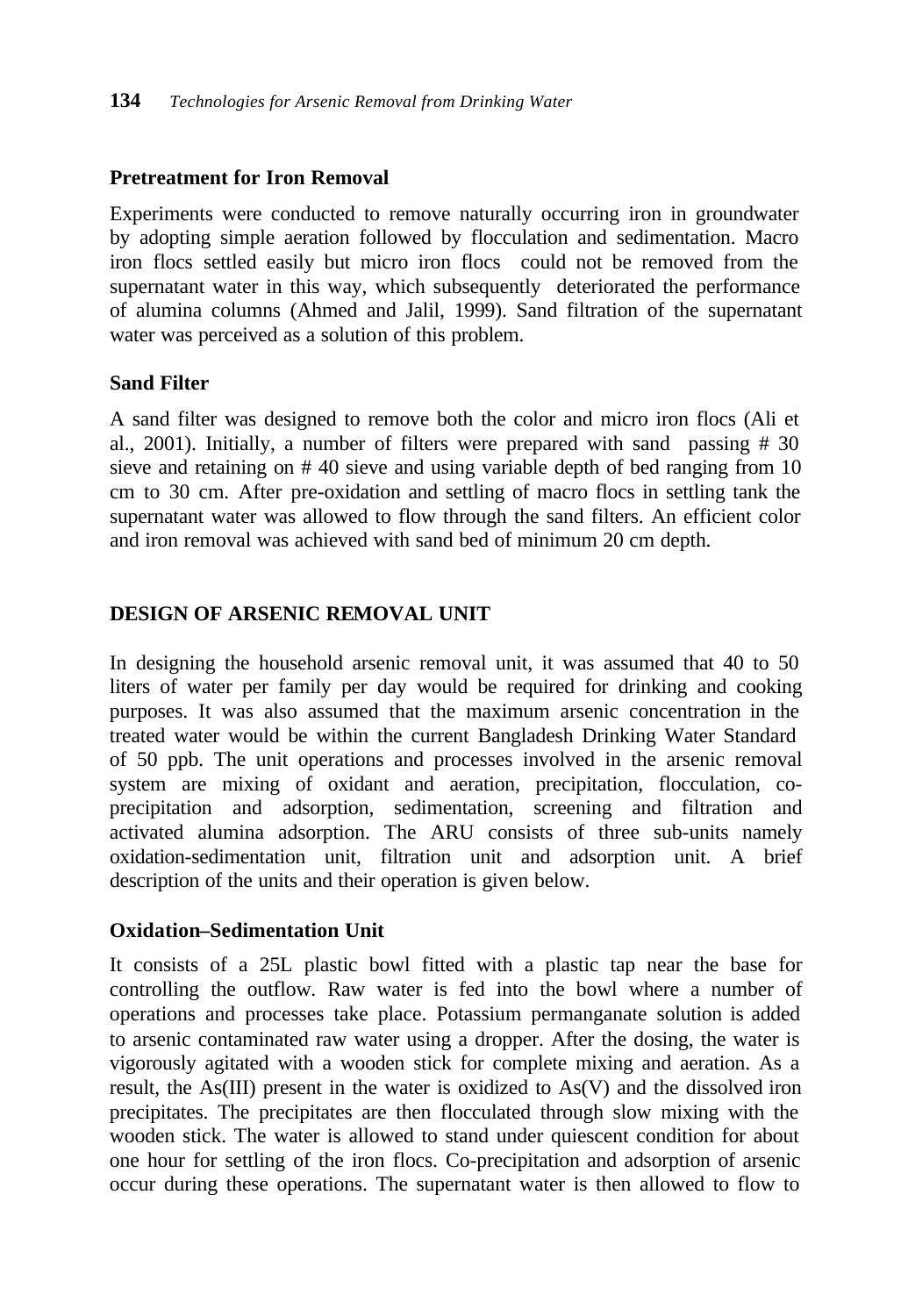the filtration unit through a rubber tube. The bowl has a lid to prevent the contamination of feed water from external sources.

#### **Filtration Unit**

The down flow filtration unit consists of a 20 cm deep sand layer in a 22 L plastic bucket. At the bottom part of the sand layer, there is a plastic strainer of 1.5 inches diameter and it is connected to a tap. The sand filter removes the iron flocs coming along with water from the oxidation-sedimentation unit. It also removes the residual color of potassium permanganate. A cloth screen is placed on the sand filter to remove a part of the micro flocs with the purpose of increasing the filter run. Further removal of arsenic was achieved through adsorption on the iron flocs retained on the screen and in the interstices of the sand bed. The filtration unit is covered with a lid so that external contamination can be prevented. The filtrate comes out through the under-drain system and enters into the activated alumina adsorption unit.

#### **Activated Alumina Adsorption Unit**

The unit consists of a down flow adsorption column made of 37 mm diameter plastic pipe containing 22 cm deep activated alumina granular particles (mesh size- 28x48). A level indicator is fitted with the adsorption unit with a mark on it and the water level should be kept below the mark to prevent overflow. This can be done easily by controlling the tap of the filtration unit. The water coming from the filtration unit flows through the alumina column and the treated water is collected from an outlet fitted at the bottom of the adsorption unit.

 The three sub-units of the arsenic removal system are assembled in a suitable iron frame. It should be noted that although the arsenic removal system has been developed based on activated alumina, the system is applicable for any other suitable adsorptive material or ion exchange resin. Figure 1 shows the details of the arsenic removal unit.

#### **EVALUATION OF PERFORMANCE OF THE ARU**

WS/Atkins of United Kingdom carried out an independent, comparative assessment of the performance and acceptability of nine arsenic removal technologies at household level through a two phase project under BAMWSP (Bangladesh Arsenic Mitigation Water Supply Project) (WS/Atkins, 2000; BAMWSP/DFID/WAB, 2001). The arsenic removal unit developed at BUET was included in the project. The major findings related to the BUET ARU is briefly discussed here.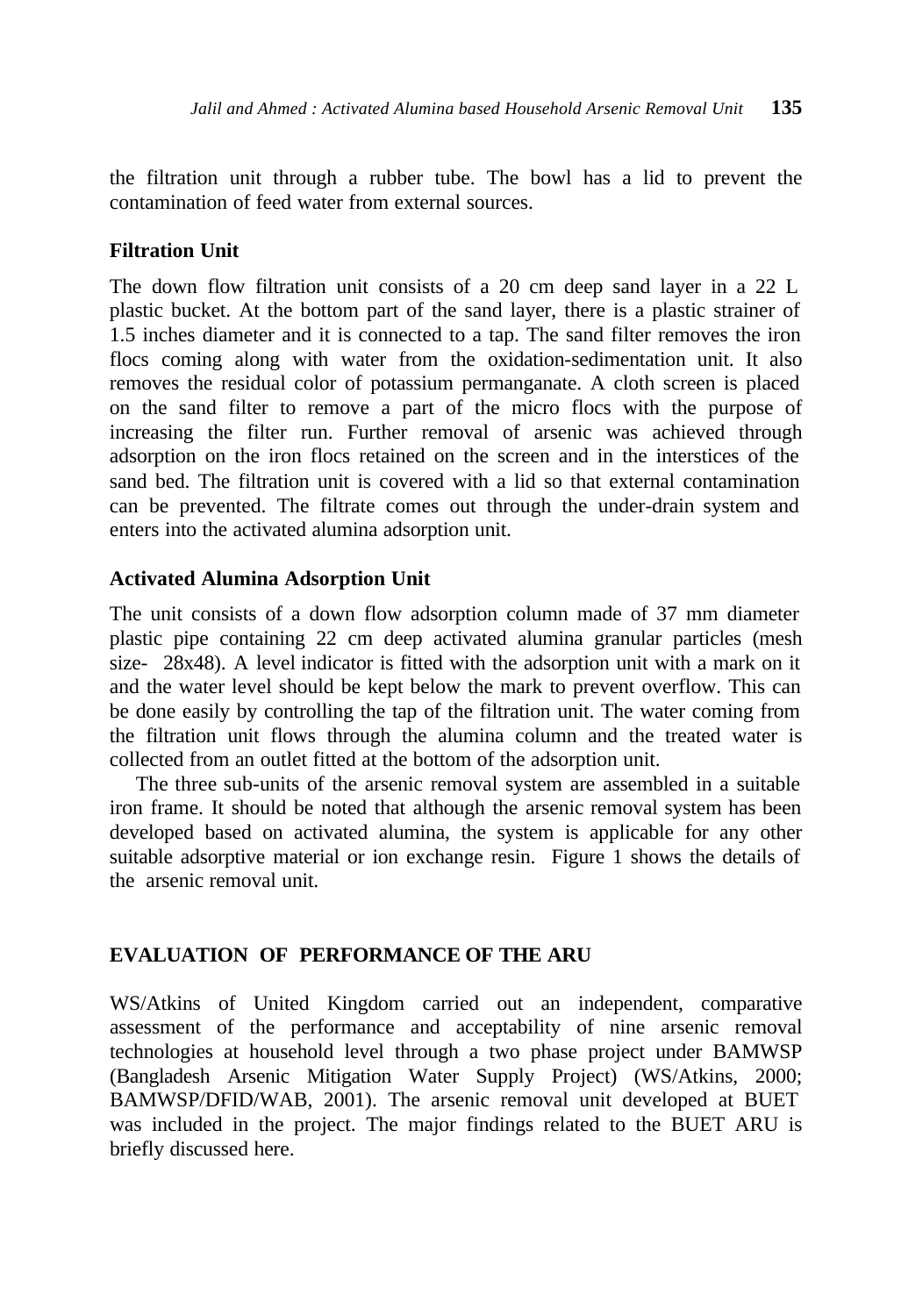

**Figure 1 : Activated Alumina based Household Arsenic Removal Unit.**

# **Phase I**

The field based performance study of the BUET ARU was carried out in four areas of Bangladesh (Sitakunda of Chittagong, Ishwardi at Pabna, Hajigonj at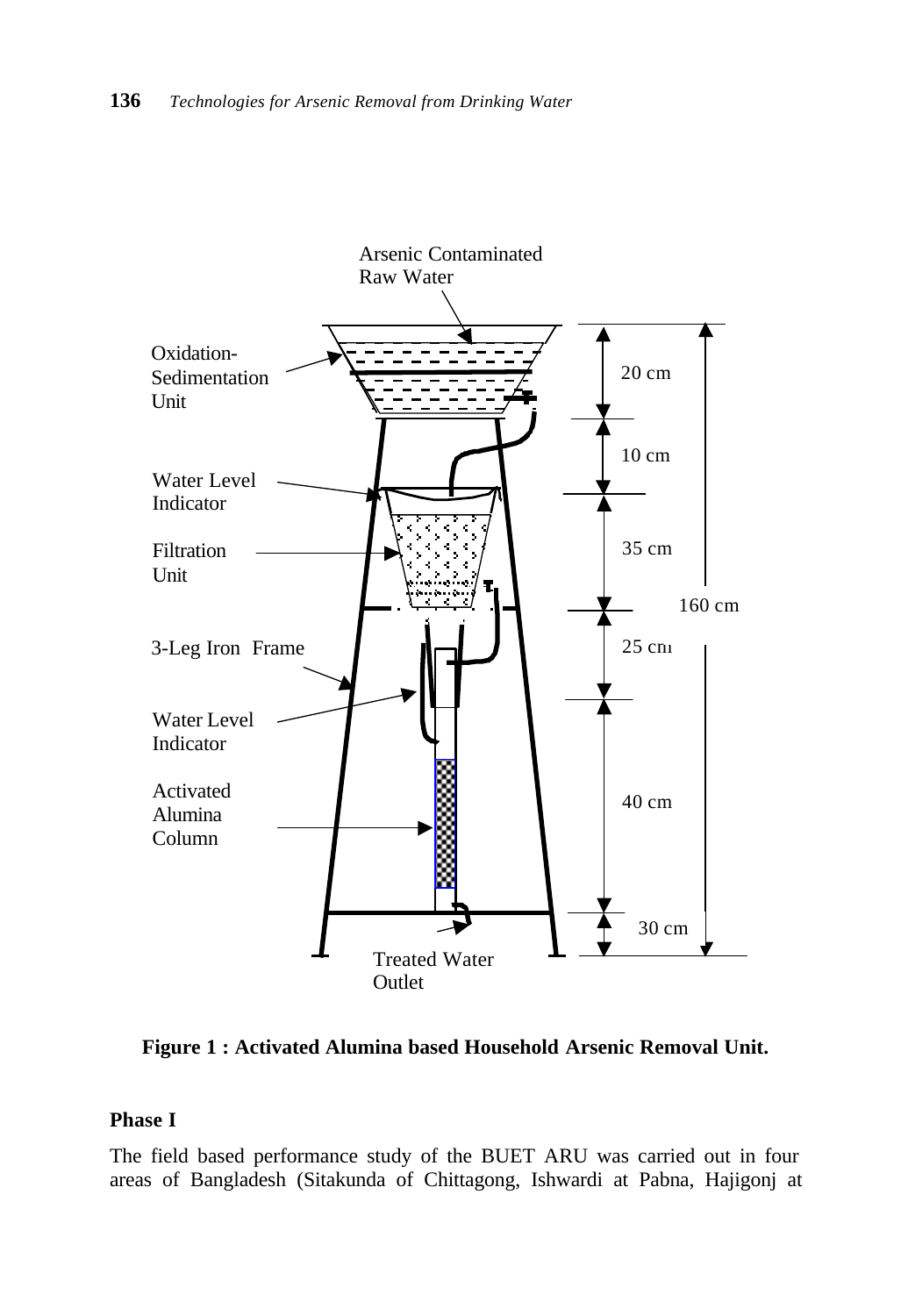Chandpur and Kalaroa at Satkhira). At each area, five tubewells were selected and three replicates of the ARU were run at every well and the units were operated by the project team. Four paired samples (feed and treated waters) for every replicate were tested for a number of water quality parameters. Data from the feedwaters demonstrated broad differences in groundwater chemistry among the four test areas. Performance of the BUET ARU on an area by area basis is illustrated in Figure 2.



**Figure 2: Arsenic Removal by BUET Arsenic Removal Unit from Groundwaters in Four Areas of Bangladesh**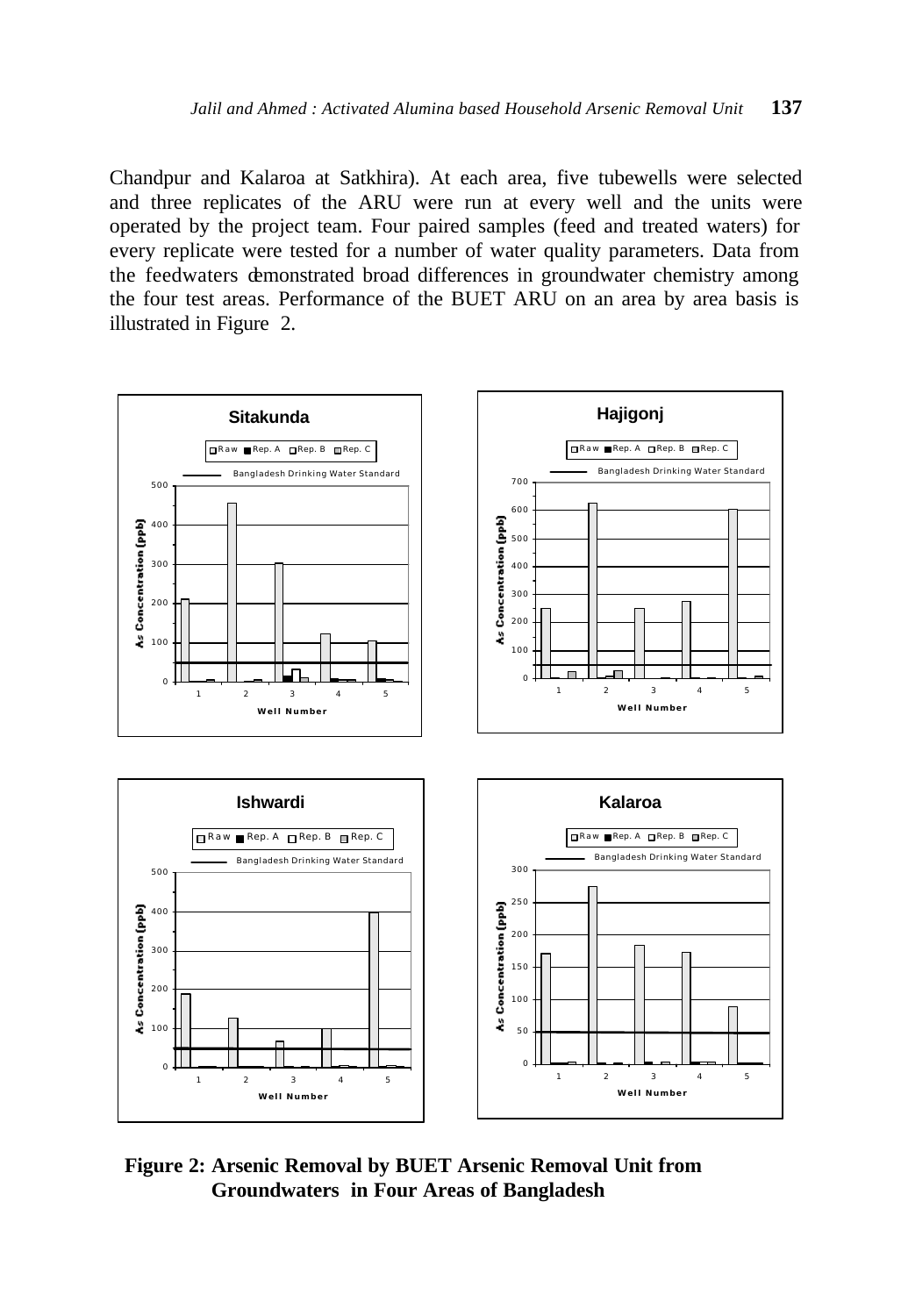Figure 2 shows that BUET ARU removes arsenic very efficiently reducing the concentration much below 50 ppb level although there are much variation on the water chemistry among the four areas. The average of feed mean arsenic concentrations in the four areas were 240 ppb, 402 ppb, 176 ppb and 179 ppb and after treatment the average effluent arsenic concentrations reduced down to 7.5 ppb, 5.5 ppb. 3.1 ppb and 2.2 ppb respectively, indicating excellent arsenic removal efficiency of the technology. However, in a few cases, there were some differences in the arsenic removal performance among the three replicates which may be due to occasional instrumental error in the arsenic measurement.

# **Phase II**

The survey areas for field based performance and acceptability assessment in Phase II were those as in Phase I except Sitakunda. At each area, nine tubewells were selected and three replicates of the BUET technology were supplied. One replicate was run per well and eight paired samples (feed and treated waters) for every unit were tested for a number of water quality parameters. The units were operated by owners of the wells.

# **Technical Performance**

#### *Arsenic Removal*

Data from the feed-waters demonstrated broad differences in groundwater chemistry among the three test areas. At Hajigonj, silicon, boron and potassium concentrations were high and alkalinity, calcium, barium and strontium levels were low compared to the other areas. At Ishwardi, phosphorous and iron concentrations were low while, alkalinity, manganese and sulphur were high compared to Hajigonj and Kalaroa waters. Performance of the BUET ARU on an area by area basis is illustrated in Figure 3.

 Despite the broad differences in the water chemistry, Fig. 3 shows that the BUET ARU removes arsenic very efficiently reducing the concentration much below 50 ppb. The average arsenic concentration in the feed water for all the areas was 238 ppb while the average treated water arsenic concentration was 5.5 indicating over 97% arsenic removal. However, there were some variations from area to area which may be due to the variation in the iron content of the feed waters. Generally, presence of iron in higher concentrations enhanced the removal of arsenic through co-precipitation and adsorption.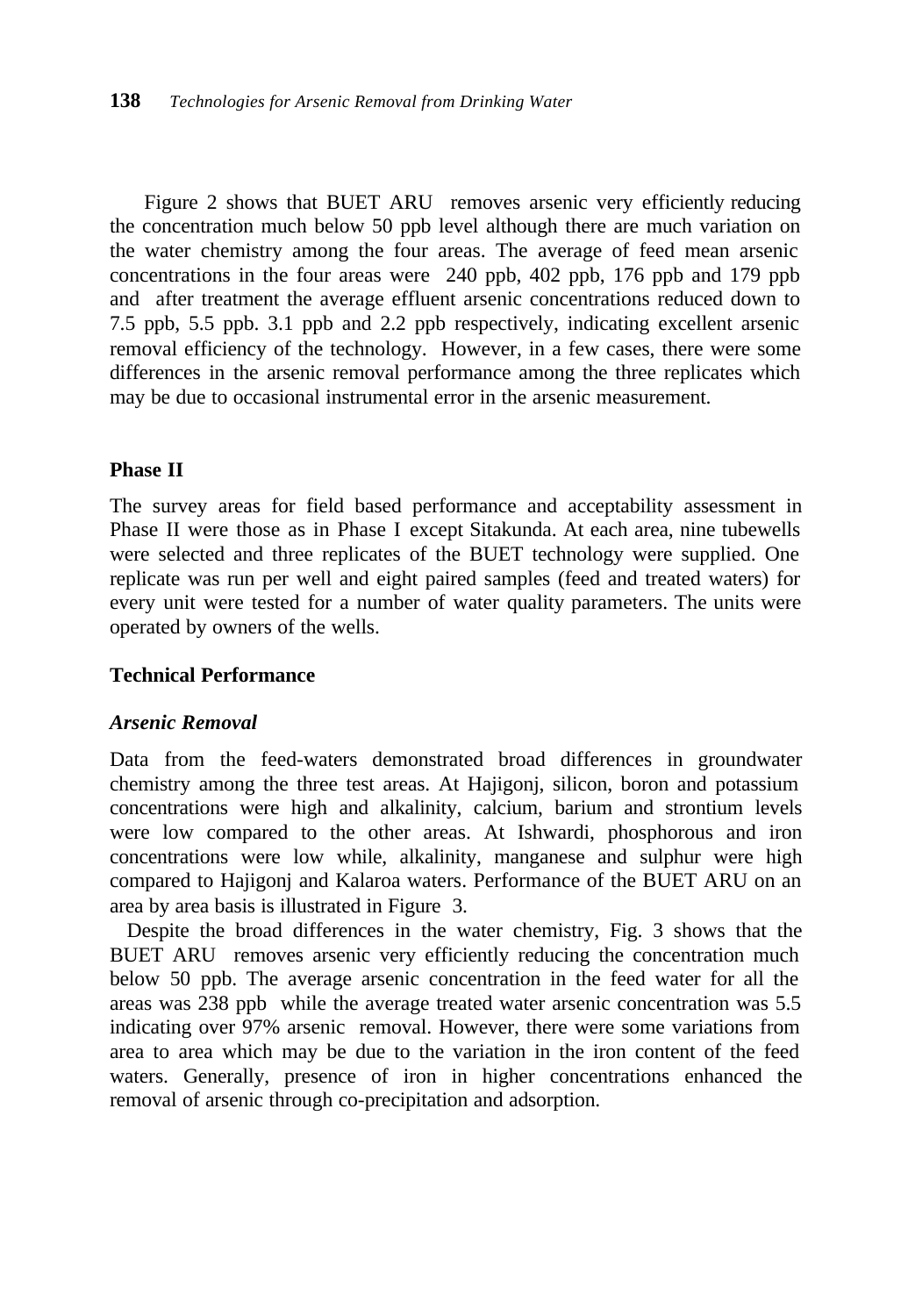

# **Figure 3: Arsenic Removal by BUET Arsenic Removal Unit from Groundwaters in Three Areas of Bangladesh ('H' stands for Hajigonj, 'I' for Ishwardi, and 'K' for Kalaroa).**

# *Removal/Addition of other Key Parameters*

Iron, redox potential, manganese, aluminum, chloride, phosphate, Sulphate, alkalinity, pH, conductivity and some other parameters in the feed waters and treated waters were measured to assess the change in water quality by the BUET ARU. The removal/addition of more important parameters from the view point of drinking water quality is depicted in Figure 4. From the figure it is observed that both total and ferrous iron are removed from the water during the treatment. Manganese is removed but not as efficiently as  $Fe(II)$  because oxidation of Mn(II) is a slower process. BUET ARU removes aluminum at Hajigonj and Ishwardi but appears to add it at Kalaroa in some cases. The reason for this is not clear. Phosphate is reduced in small amount while sulphate is added to Kalaroa waters which can not be explained.

#### *Bacteriological Performance*

Bacteriological quality of the feed waters and treated waters were determined at all the three areas. Test results revealed that fecal coliforms were rarely detected in most of the feed waters samples. For treated water samples, the fecal coliform counts per 100 mL were low ( less than 10 ) in most cases in Hajigonj and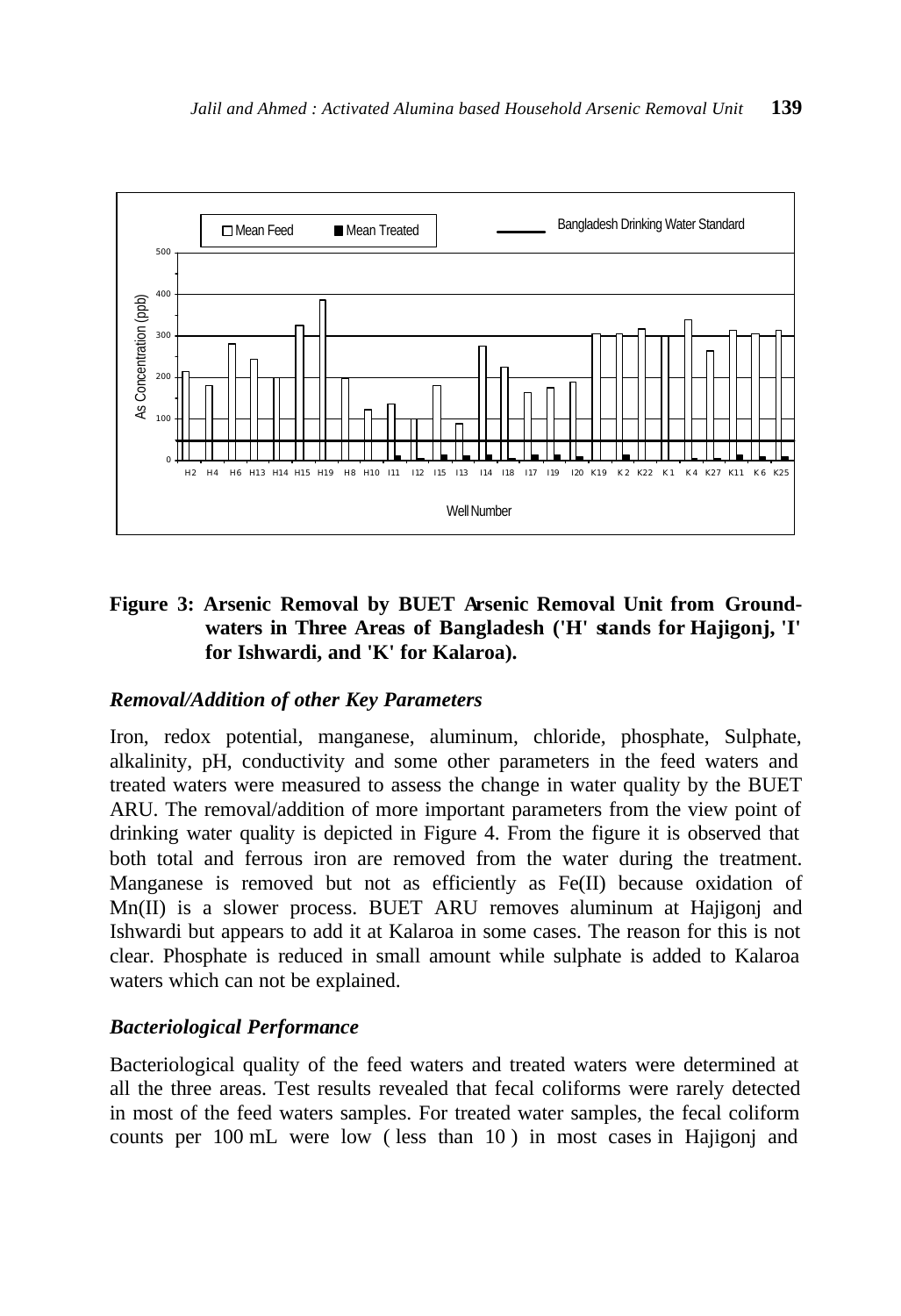I12 I14 **Well Number**





**Figure 4: Iron (Fe), Manganese (Mn), Aluminum (Al), Phosphate (PO<sup>4</sup> ) and Sulphate (SO<sup>4</sup> ) Concentrations in Feed and Treated Waters.**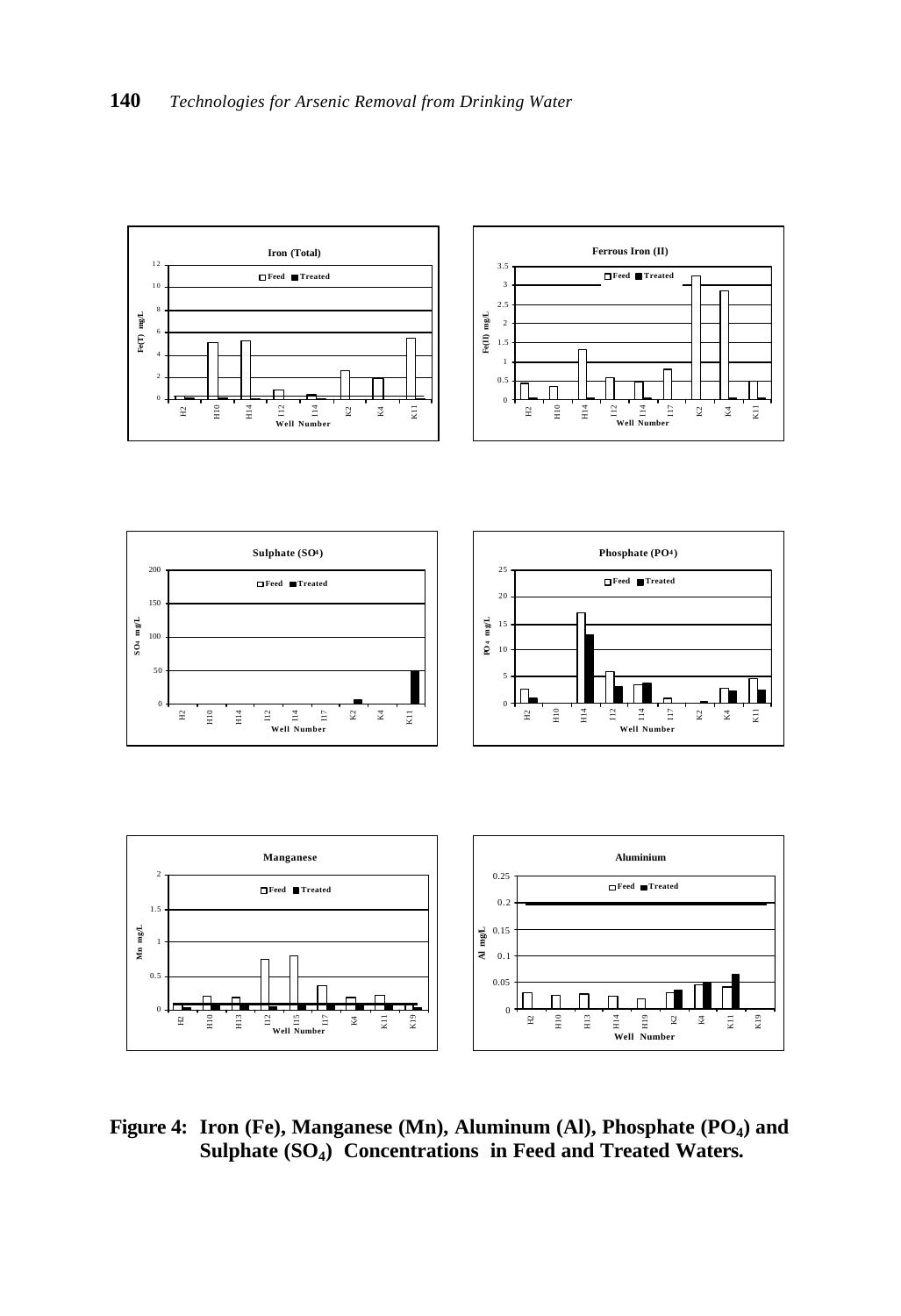Ishwardi, and only two cases showed the count around 20. But in Kalaroa, high fecal coliform counts greater than 100 no. per 100 mL) were detected. It was also revealed that once contaminated, the sand filters harboured bacteria and were not readily flushed by further clean batches of water. Surely, the bacterial contamination source was external and unhygienic practices of the users were the most probable reason. Hence personal hygiene of the users should be improved to get rid of the problem. However, as an additional safety measure, weakly bleaching or hot water treatment of the ARU should be practiced.

#### *Comparison with Other Technologies*

A comparative study of seven technologies in terms of arsenic removal was carried out at Sonargaon, Narayangonj. The technologies were (i) Alcan enhanced activated alumina (Alcan), (ii) BUET arsenic removal unit (BUET), (iii) DPHE/Danida two bucket system (DPHE/Danida), (iv) GARNET homemade filter (GARNET), (v) Sono 3-kolshi method, (vi) Steven's Institute Technology (Stevens), and (vii) Tetrahedron Ion Exchange Resin Filter (Tetrahedron). Three replicates of each technologies were set up at a well and the volumes of water passing through the technologies were recorded in terms of 20 litre batches. The feed water arsenic concentration was 0.332 mg/L and the water was turbid. The variations in effluent arsenic content and flow rate with cumulative volume of water passed for all the technologies are illustrated in Figure 5. From the Figure it appears that for the particular water at Sonargaon, the Alcan, BUET, Sono and GARNET technologies performed consistently well reducing arsenic concentrations below 50 ppb in the treated water samples. But in terms of low arsenic concentrations in the effluent, BUET ranked 1 followed by Sono, Alcan and GARNET. The GARNET did well in this particular case, the probable reason might be the high iron content of the feed water. DPHE/Danida performance was the worst producing effluent having arsenic concentrations more than 50 ppb for all the treated water samples, the reason for this is not clear. The Stevens performance was not consistent, sometimes the effluent arsenic concentration exceeded 50 ppb level, the quality of chemicals and improper operation might be the reasons for this. The performance of the Tetrahedron was the least consistent, sometimes producing effluent with very low arsenic content and sometimes the effluent concentrations exceeding 50 ppb level. Improper chlorination might be the possible cause.

For each technology, the flow rate is progressively reduced due to accumulation of iron flocs in the system. Upon maintenance following the specified procedure, the flow rate increases significantly. So, the flow rate do vary considerably depending on the frequency of maintenance. The impact and importance of maintenance is illustrated by the increase in flow rates following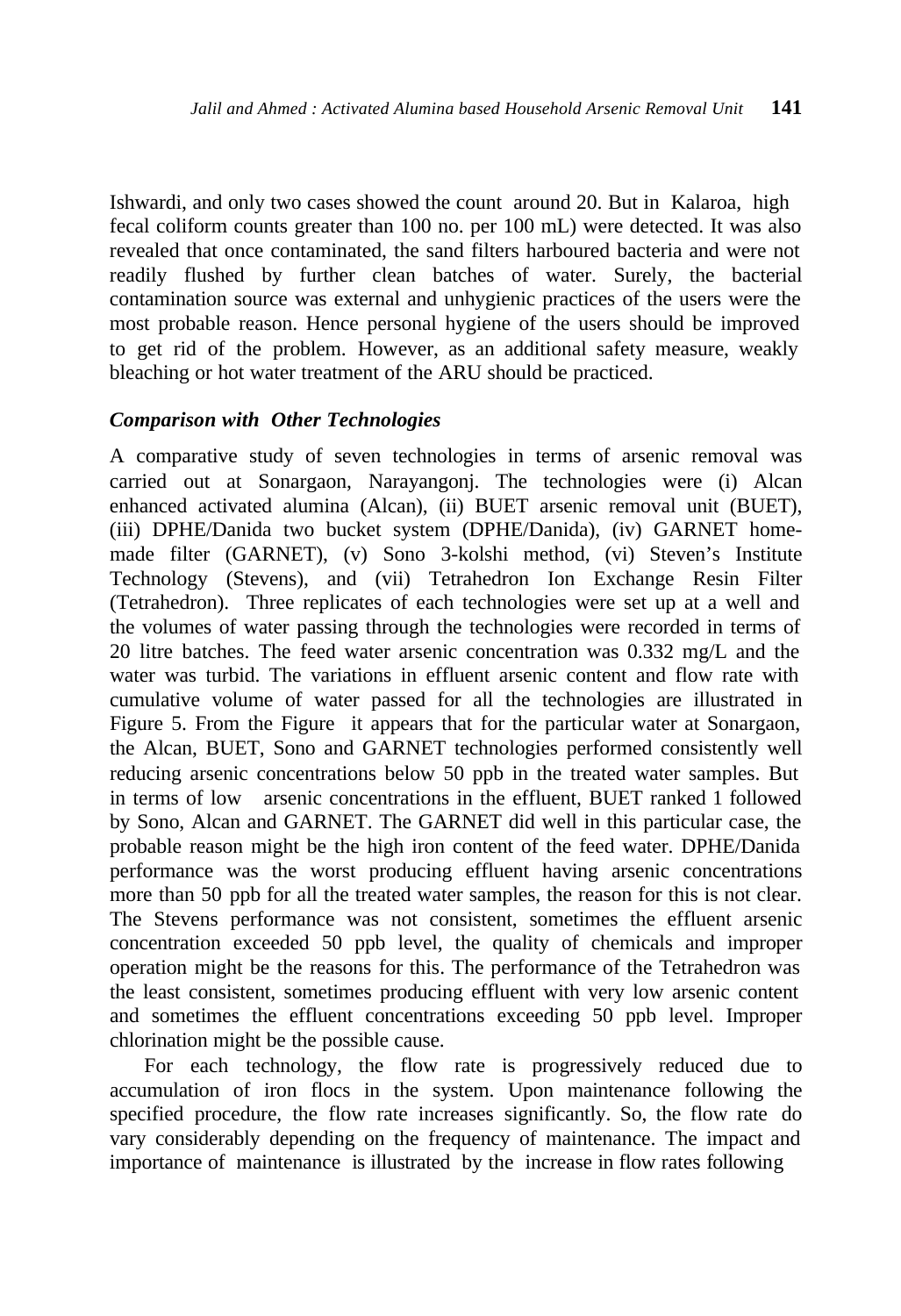

**Figure 5: Comparison Among Different Arsenic Removal Technologies Regarding Arsenic Removal and Flow Rate**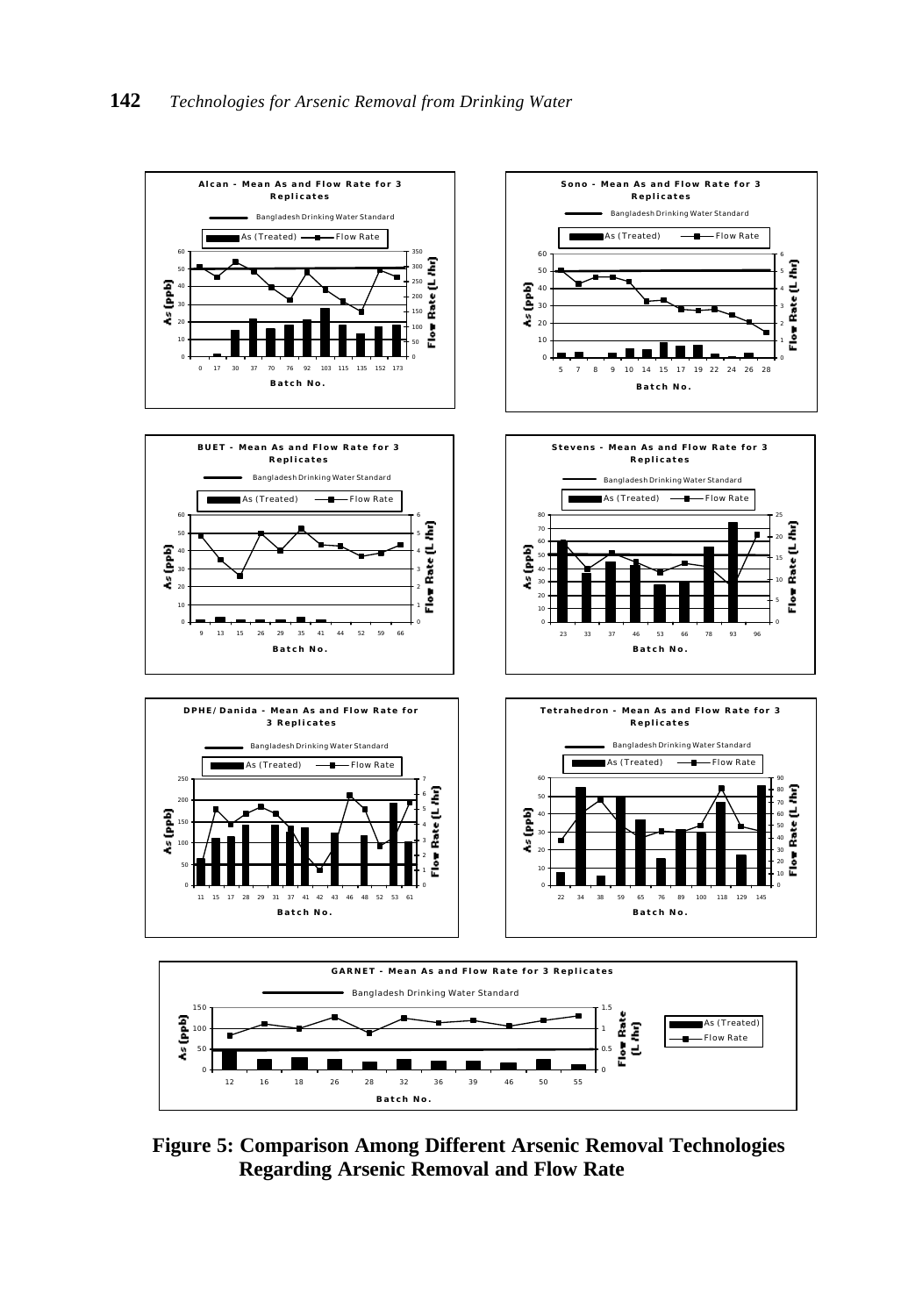maintenance (Fig. 5). The Sono developed a 'crust' in top kolshi resulting in a progressively lower output. A comparison of flow rates among the technologies reveals that for the particular water at Sonargaon, Stevens and Tetrahedron would comfortably provide sufficient drinking water for a household. The BUET, DPHE/Danida and Sono are close to provide enough water for a household with one unit, whilst the GARNET would fail to do this.

#### **Social Assessment**

Acceptability to users of the BUET ARU was assessed through questionnaire survey in each of the three areas. Fifteen different criteria including flow rate, taste, smell, ease of operation, cost, ease of movement, ease of maintenance, waiting time, physical structure and cleaning frequency were set in the questionnaire. The householders indicated their willingness to pay upto Tk. 1000 for a BUET ARU (the present cost being Tk. 1500 but mass production would lower the unit cost) and to spend Tk. 30-50 a month for operation and maintenance. The majority, however, were willing to pay between Tk. 300 and Tk. 500. Most of them preferred to use an ARU on an individual basis, since collective management would create problems.

 A number of practical problems were identified through the questionnaire survey. They were (i) frame is flimsy and liable to fall over, (ii) tubes and column are not well sealed and prone to leakage, (iii) too tall for average villager to reach the top bowl, (iv) pipette and bottle of reagent are hard to dispense accurate dosage without getting reagent on hand, (v) adjusting flow rate to designated mark on the level indicator tube, usually find water flowing from the tube, (vi) connection tubes are hard to wash and easily contaminated, (vi) sand bucket and cloth become dirty, and (vii) waiting time is long. Hence the users' acceptability of the technology was not so good.

 From the response of the users, it appears that they were not properly and adequately trained to run the units. It was the main reason for some of the identified problems. Some other problems can be eliminated by taking due care during fabrication of the unit. From the users' point of view, the significant limitations seem to be the height, flow control devices and flow rate. Hence, the design of BUET ARU should be modified in terms of height reduction, improvement of the flow control devices and increasing the flow rate. This improvement can be achieved with minor modification of the present design. The redesign is underway to make the unit more user friendly and socially acceptable.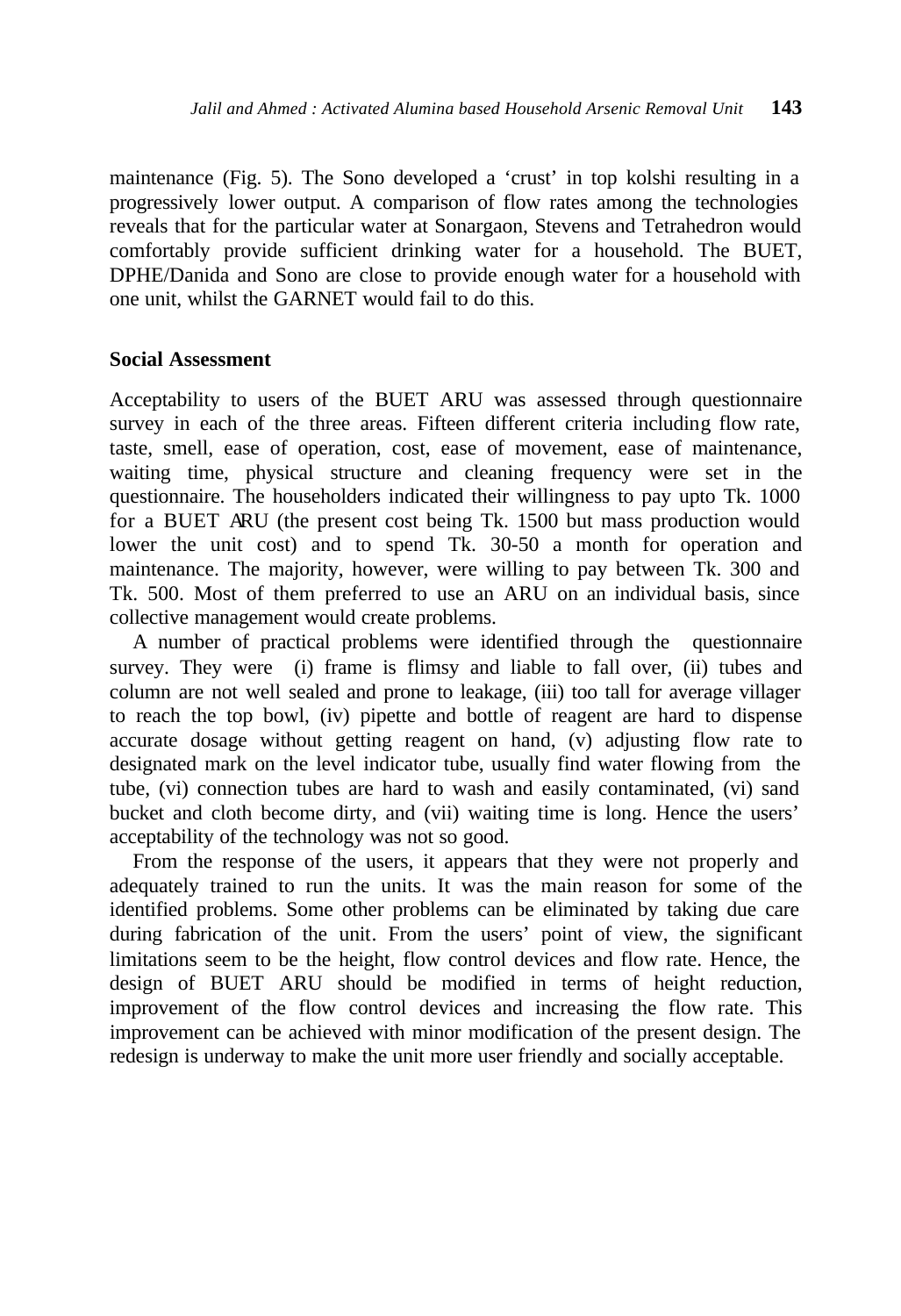# **Summary and Conclusions**

The development process of a household BUET technology based on activated alumina adsorption process for arsenic removal has been described here. An assessment of the performance of the BUET ARU at household levels has also been discussed. The following conclusions can be made on the BUET ARU:

- ß Groundwater chemistry has been adequately considered in developing the unit. The beneficial use of naturally occurring iron in groundwater has been ensured in removing arsenic in the technology.
- A few unit operations and processes have been added as pretreatment to increase the capacity of the alumina adsorption unit.
- ß Arsenic removal efficiency of the technology is excellent irrespective of feed water quality. It removes iron very efficiently and appreciable amount of manganese is also removed. The removal/addition of other water quality parameters is insignificant.
- ß Lack of personal hygiene of users may result in bacterial contamination of the treated water. Weekly chlorination or hot water treatment of the ARU should be practiced.
- ß Users' acceptability of the technology was not so good mainly due to height of the unit, difficulty in flow control and inadequate flow rate. These limitations should be corrected to increase its acceptability.

# **ACKNOWLEDGEMENT**

The authors express their gratitude to BAMWSP for including the BUET ARU in the project "Rapid Assessment of Household Level Arsenic Removal Technologies". They also acknowledge the support of UNICEF, Bangladesh and DPHE to carry out the study "The Effectiveness of Activated Alumuna in Removing Arsenic from Groundwater".